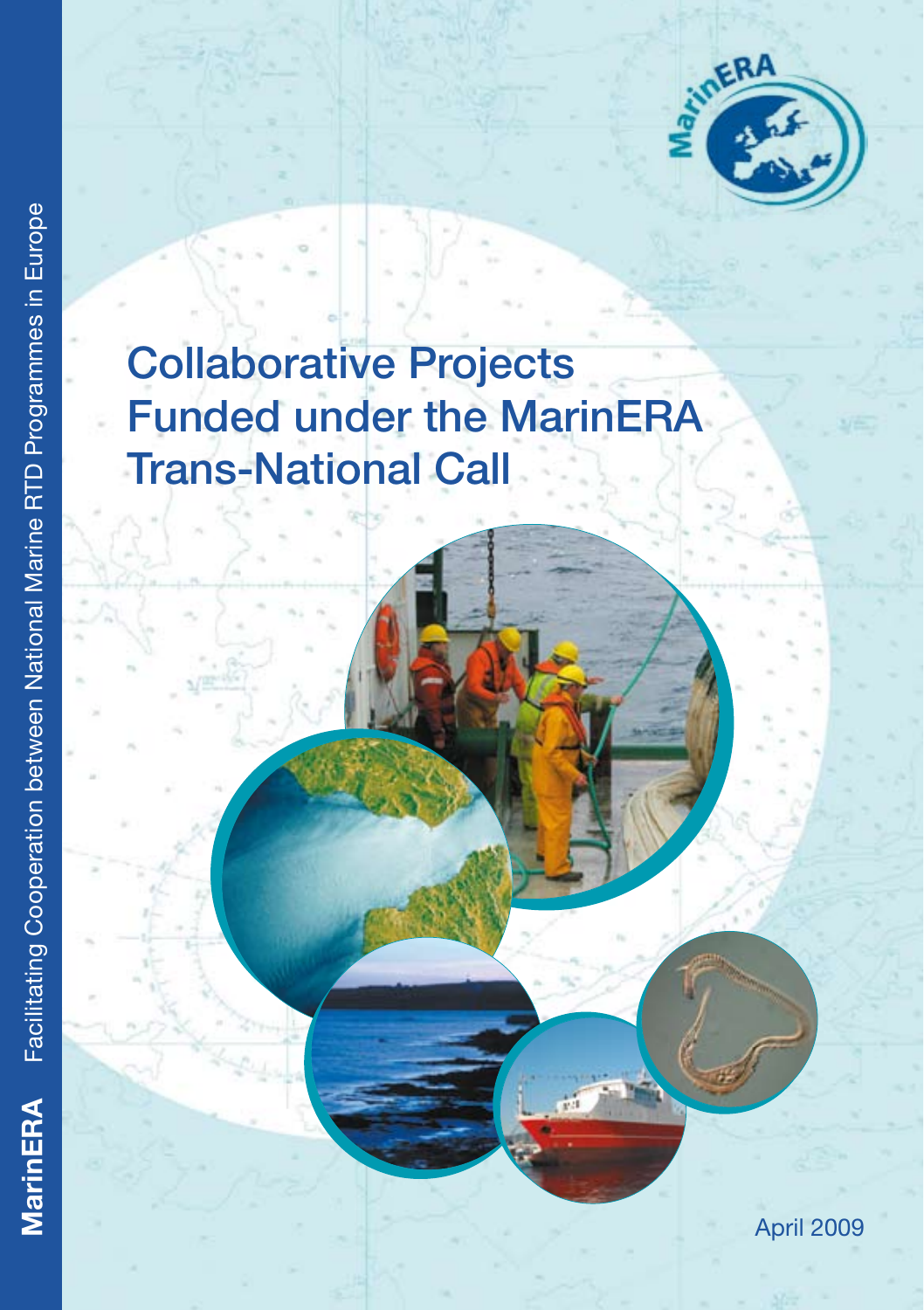# About the MarinERA Trans-National Funding Programme in Marine Research

Five MarinERA partners joined together in a 4.6 million euro virtual pot<sup>1</sup> call for proposals on *Changes in marine ecosystems and functional biodiversity in relation to global change and other anthropogenic impacts* covering the geographical areas (i) North Sea, Channel and adjacent areas; and (ii) Mediterranean and exchanges with adjacent basins.

The call was launched in February 2008 with a deadline for applications on 16 April 2008. Twenty-one proposals for a total requested budget of 12 million euro were submitted to the Research Council of Norway (RCN) which served as the Call Secretariat, through a one-stage submission procedure. Project proposals were evaluated and ranked by international experts and the outcome presented to the management committee, consisting of representatives of the Funding Partners.

*"We [Funding Partners] were positively surprised by the quality of the proposals"* noted Beatriz Morales-Nin (MICINN). As a consequence, the total grant for funding exceeded the envelop that had originally been provisioned by the Funding Partners by almost 1 million euro. In July 2008, the Funding Partners agreed to fund the top five ranked projects. These five projects are presented in this brochure.

# Partners involved in the call were:

Germany - Jülich Research Centre GmBH Project Management Organisation Jülich (FZJ-PTJ)

Greece - Hellenic Centre for Marine Research (HCMR) - In association with and representing the General Secretariat for Research and Technology, Ministry of Development (GSRT)

Norway - Research Council of Norway (RCN)

Portugal - Foundation for Science and Technology (FCT)

Spain - Ministry of Science and Innovation (MICINN)

"*The MarinERA Call has been a very positive exercise for us [Programme Managers]*", says Nina Hedlund (RCN – Norway, responsible for the MarinERA Call Secretariat), *"it demonstrated that barriers to cooperation amongst European Funding Agencies can successfully be overcome without heavy administration".*

During a joint kick-off meeting in Paris (January 2009), the funded projects revealed considerable potential to learn and benefit from each other. As each funded partner participates in at least two funded projects, collaboration on the level of exchange in information and expertise and the development of synergies will be easier to accomplish. A meeting between the project coordinators is foreseen in autumn 2010 to identify and facilitate synergies and avoid duplication.





<sup>1</sup>The funding in the MarinERA call is national: after a joint call and common evaluation, all organisations fund their own national research groups. This funding model follows the *juste-retour* principle, where there is complete control over national funds. All joint activities are funded on an *ad hoc*, voluntary basis.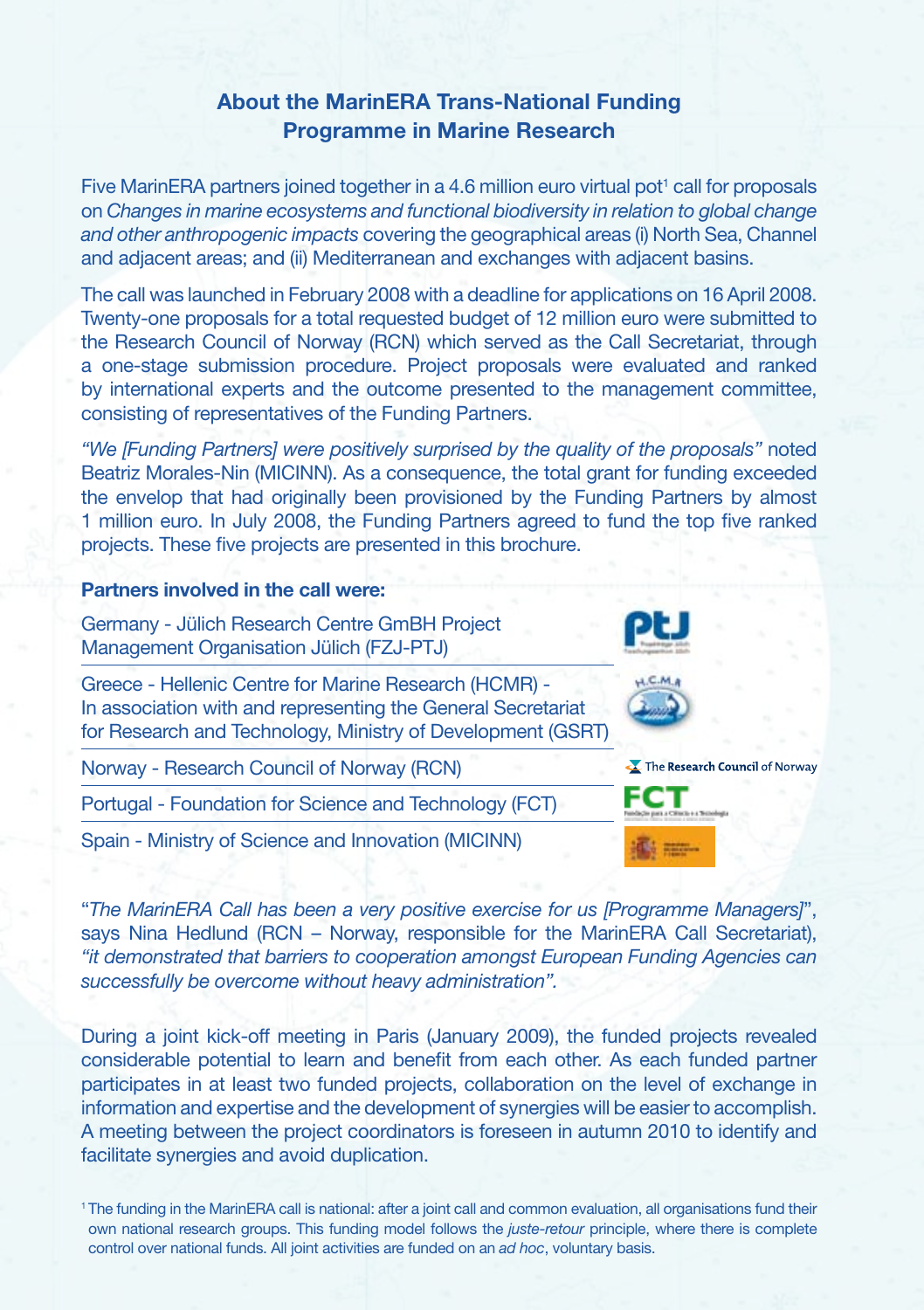# ECODRIVE

# Ecosystem Change in the North Sea: Processes, Drivers, Future Scenarios

ECODRIVE brings together climatologists, modellers, planktologists, fisheries experts and ecophysiologists with the **aim to** assess and model historical and projected future changes in the trophodynamic structure and function of the North Sea ecosystem. ECODRIVE advances our predictive understanding of the impacts of various drivers of ecosystem change including those acting via climate change and variability as well as those acting more regionally via anthropogenic forcing such as fisheries exploitation and eutrophication.

The **approach** entails a combination of:

- retrospective analysis of long-term (40 to 100 year) time series of key biotic and abiotic variables;
- field studies to obtain indispensable information on the trophodynamic role of new species; and
- a suite of climate, hydrodynamic and ecosystem models to allow the development of future scenarios.

The **focus** will be on the pelagic realm as groups of pelagic organisms (e.g. phyto-, zooplankton and small pelagic fishes) react rapidly and often dramatically to external drivers and play an important role as sentinels of ecosystem change.

Whereas earlier studies usually focused on changes occurring only during the previous 30 years (1970-2000), ECODRIVE emphasizes a wider time window that includes two warm water periods (1930-1960 and the recent one) that exhibit many similarities such as the occurrence of warm water species in the North Sea. ECODRIVE employs regionallydownscaled environmental forcing from global climate models to help project future scenarios of the ecosystem structure of the North Sea.



Study area of the ECODRIVE project

#### Partners:

- Leibniz Institute for Baltic Sea Research Warnemünde, Germany - Coordinator
- Alfred-Wegener-Institute for Polar and Marine Research (AWI), Germany
- Geophysical Institute, University of Bergen, Norway
- Institute of Marine Research (IMR), Norway
- Institute of Oceanography, Hamburg University, **Germany**
- Sir Alister Hardy Foundation for Ocean Science (SAHFOS), UK (no funds through MarinERA)
- Wageningen IMARES, The Netherlands (no funds through MarinERA)

Duration: April 2009 – March 2012

Total grant aid: 1,417,500 euro

### Further Information:

Jürgen Alheit, Leibniz Institute for Baltic Sea Research e-mail: juergen.alheit@io-warnemuende.de

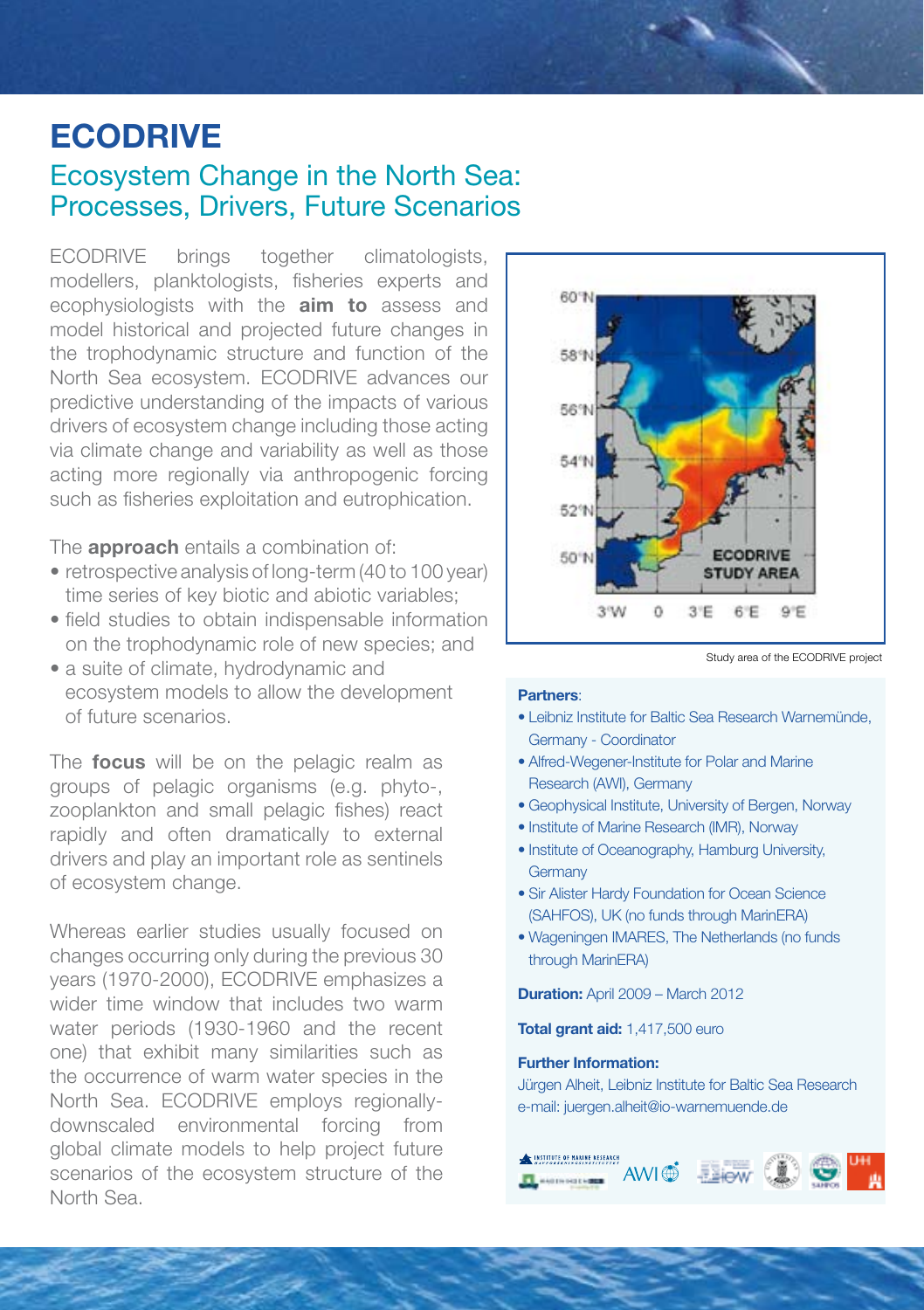# **MedEX**

# Inter-basin exchange in the changing Mediterranean Sea: Impact on the ecosystem in the vicinity of the Straits connecting the Mediterranean Sea with adjacent Basins

Precipitation reduction across southern Europe and Northern Africa together with global warming are having significant impacts on the hydrology and circulation, affecting the Mediterranean Sea ecosystem to an as yet unprecedented extent. Among all the anticipated changes, the interbasin exchange will certainly respond, affecting not only the hydrology of the entire Mediterranean Sea, but

also the ecosystems in the marginal and communicating seas, like the Gulf of Cadiz and Alboran Sea to the west, and the North Aegean Sea to the east.

MedEx will geographically "zoom" over these areas and **focus** on the changing inter-basin exchange processes impacting the ecosystems. MedEX will complement existing knowledge on local ecosystem dynamics, especially concerning processes directly dependant on the exchange between the Mediterranean and adjacent seas (the north Atlantic and the Black Sea).

In order to achieve this goal, MedEX brings together a team of scientists from a broad range of disciplines and from both ends of the Mediterranean Sea with the **aim** to:

- perform a synthetic description of the physical processes directly associated with the inter-basin exchange between the Mediterranean Sea and the adjacent basins that affect the pelagic ecosystem in the vicinity of the Straits (Gibraltar and Dardanelles);
- depict the main trends of inter-basin exchange in the last 20 years as a regional driver of the marine ecosystems changes;



Focus area of the MedEX project

• implement/adapt an Atmosphere-Ocean-Ecology regional modelling system to investigate and predict ecosystem changes in the vicinity of the Straits, in hindcast/ forecast mode, and in a process-oriented perspective, and to assess the predictive skills of existing modelling systems.

### Partners:

- Faculty of Sciences of the University of Lisbon, Portugal **Coordinator**
- Department of Marine Sciences, University of the Aegean, **Greece**
- Hellenic Centre for Marine Research (HCMR), Greece
- Institute of Accelerating Systems and Applications (IASA-UAT), Greece
- Institute of Marine Science of Andalucía (ICMAN-CSIC), **Spain**
- Mediterranean Institute for Advanced Studies (IMEDEA), **Spain**
- National Institute for Biological Resources (INRB), Portugal
- University of Málaga, Spain

**Duration: May 2009 – May 2012** 

Total grant aid: 811,356 euro

### Further Information:

Alvaro Peliz, Faculty of Sciences of the University of Lisbon, Portugal e-mail: ajpeliz@fc.ul.pt

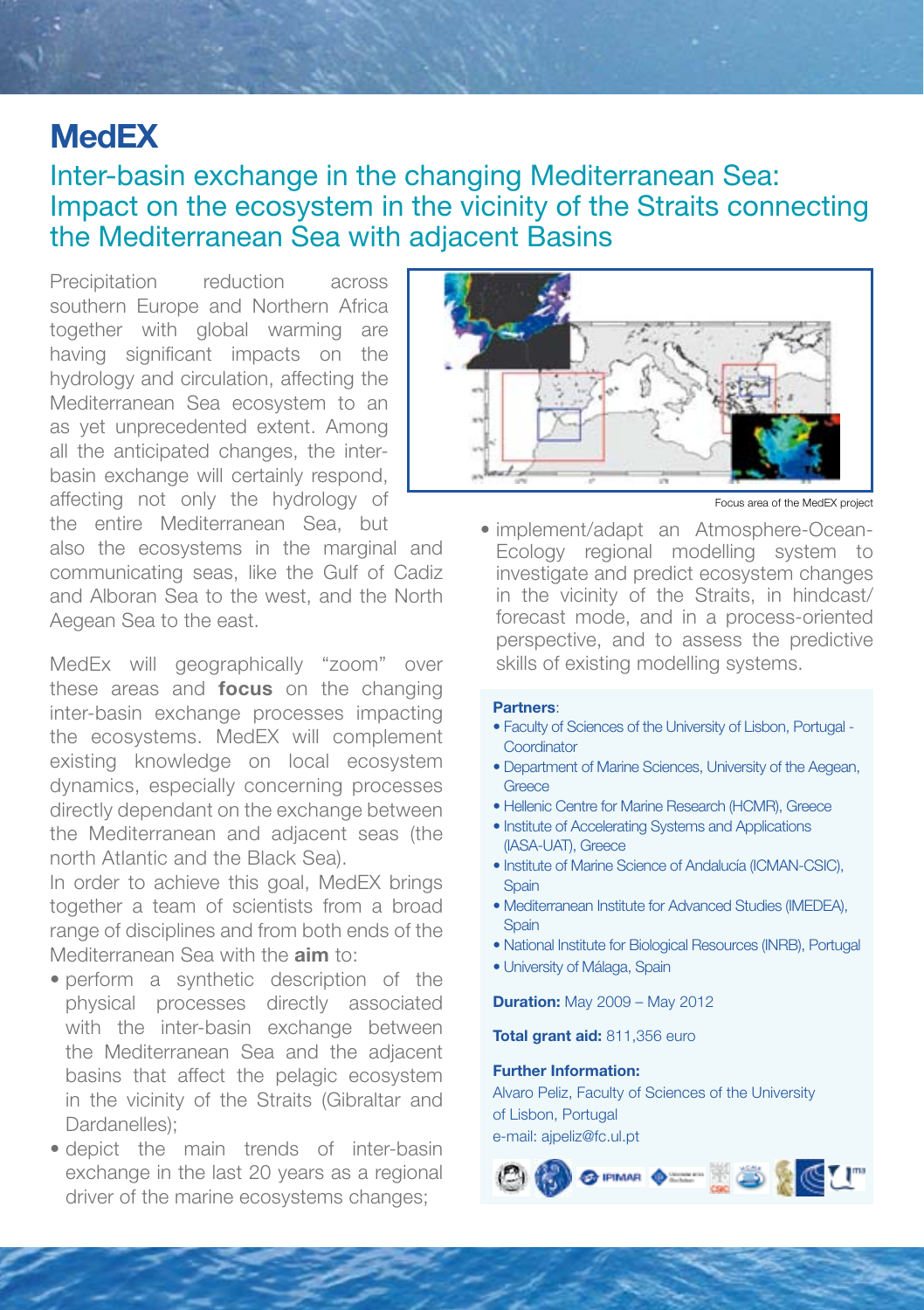# **MedEcos**

# Decadal-scale Variability of the Mediterranean Ecosystem

The project **aims to** improve our understanding and predictive capacity of the evolution of the Mediterranean Marine Ecosystem at decadal time scales by:

- hindcasting conditions at the vicinity of connecting Straits; and
- developping worst-case scenarios.

Focus areas of the MedEcos project (photo: ESA)

To this end, the **approach** of MedEcos encompasses:

- collecting available information on remote and local forcing;
- filling-in existing oceanographic and biogeochemical information and assessing variability;
- concentrating on natural Holocene climate shifts using multi-technique proxy-records;
- analyzing decadal variability;
- developing site-specific circulation and ecosystem models.

The project **focuses** on the geographic areas in the vicinity of the Gibraltar and Dardanelles Straits. Temporally, MedEcos will focus on periods of decadal length extending back to the last deglaciation, as well as the near future.

# MedEcos should result in:

- reproductions of the circulation and ecosystem functioning at selected periods of the Pleiocene;
- calibrated worst-case scenario for the next 100 years.

The project results will inform research work in decadal- and regional-scale hindcasting and forecasting and improved exchange of know-how between paleoceanographers, modellers and field researchers.

### Partners:

- University of the Aegean, Department of Marine Sciences, Greece - Coordinator
- Hellenic Centre for Marine Research (HCMR), Institute of Oceanography, Greece
- University of Athens, Faculty of Geology and Geo-environment, Greece
- Spanish National Research Council (CSIC), Spain
- Institute of Environmental Science and Technology (ICTA), Spain

**Duration:** 3 years (2009-2011)

Total grant aid: 512,901 euro

### Further Information:

Vassilis Zervakis, University of the Aegean, Department of Marine Sciences, Thalassas e-mail: zervakis@marine.aegean.gr

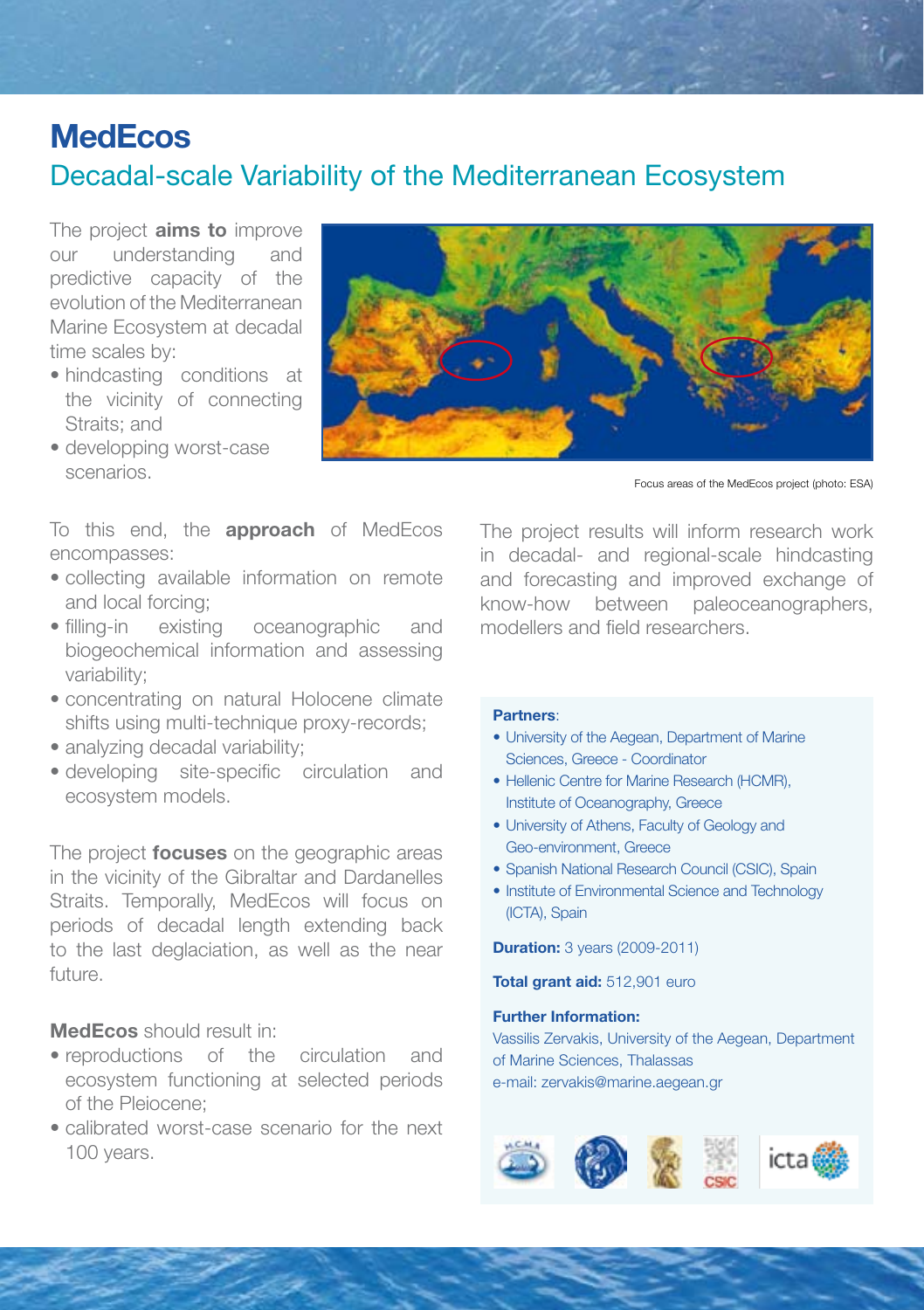# Marine phylogeographic structuring during climate change the signature of leading and rear edge of range shifting populations

The Marine phylogeographic structuring during climate change project **aims to** monitor, sample and genotype a number of target species, in predetermined rocky-shore stations in the Mediterranean and along West Europe, with special attention to species having distributional limits within this area.

The **approach** of MedEcos is to:

- use both mitochondrial and nuclear markers as well as standard phylogeographic, historical demographic and food web related tools to compare the patterns detected in retreating edges and leading edges of cold temperate and warm water organisms respectively;
- search for changes in distributional records that might suggest changes in abundance during the study period;
- investigate the trophic ecology of each target species in order to detect trophodynamic changes and adaptations along the latitudinal gradient.

Apart from the main objectives this study will help to define the geographical limits of populations that are distinct, thus assisting policy makers to develop conservation schemes and marine protected areas.





Project sample locations

### Partners:

- Institute for Applied Psychology (ISPA), Eco-Ethology Research Unit (UIEE) , Portugal - Coordinator
- Biologische Anstalt Helgoland, Alfred-Wegener Institute for Polar and Marine Research (AWI), Germany
- Center for Marine Sciences, University of Algarve, Portugal
- Mediterranean Institute for Advanced Studies (IMEDEA), **Spain**
- Institute of Marine Research (IMR), Norway
- University of Cadiz, Spain

Duration: January 2009 – December 2011

Total grant aid: 915,987 euro

### Further Information:

Vitor Almada, Institute for Applied Psychology (ISPA), **Portugal** e-mail: valmada@ispa.pt

### Project website:

http://biocongroup.eu/MarinEra/Welcome.html

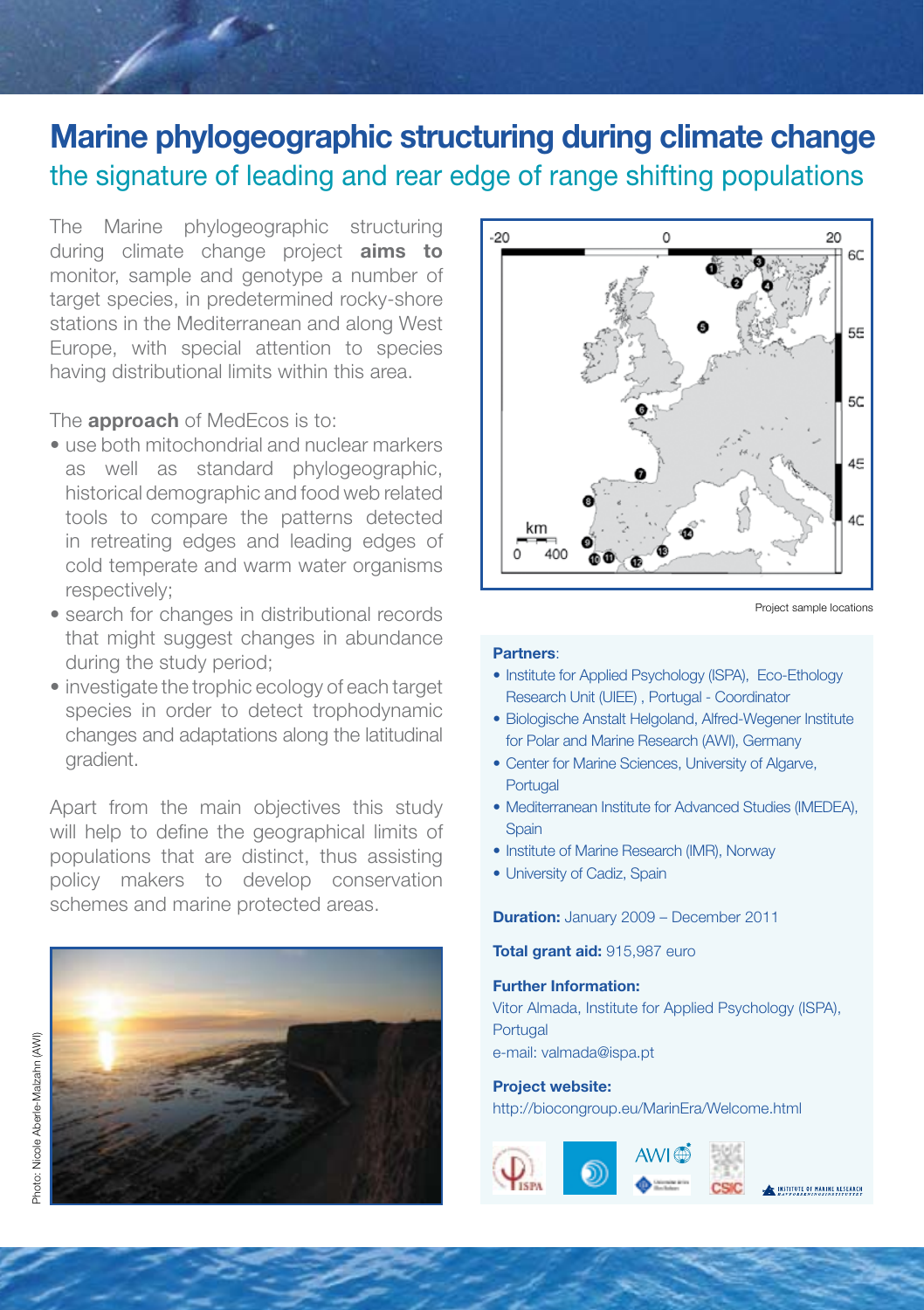# **ReDEco**

# Regional Drivers of Ecosystem Change and its Influence on Deep-Sea populations in the Mediterranean

ReDEco brings together a consortium of six partners from four European countries with the aim to study the effects of regionally-driven ecosystem changes in selected deep-sea habitats of the Mediterranean Sea. The project focus is on key drivers of climate change such as temperature changes, shifts in surface productivity and cold water cascading, and examines their impacts on deep-sea populations.

The **principal objectives** of the research programme are to:

- understand the effects of climate change on deep-sea ecosystems in relation to climatedriven regional key factors and events;
- examine the variation of total particle flux to the seabed and understand how this may affect the micro-, meio-, macro-, and megabenthic communities;
- study benthic community responses to varying food supply;
- examine the effects of climate induced changes on deep-sea communities over shorter and longer timescales (more than a decade);
- investigate historical demography and biogeography of selected species with distinctive dispersal capability and reproductive strategy;
- integrate available historical data, time series measurements and newly acquired data in a conceptual model to predict the impact of climate change on various physicochemical and/or biological parameters.

ReDEco will improve our understanding and prediction of decadal-scale fluctuations and their impact on biological communities and ecosystem functioning, which is essential for identifying vulnerable systems and pursuing options to enhance resilience and human well-being.



Key study areas in the ReDEco project chosen specifically to include areas of dense shelf water cascading (Kithira-Antikithira straights) and areas were long-term monitoring is going on (Cretan Sea – Ierapetra Basin)

### Partners:

- Hellenic Centre for Marine Research (HCMR), Greece **Coordinator**
- Institute of Marine Research (IMAR), Portugal
- University of de Aveiro, Centre for Environmental and Marine Studies (CESAM), Portugal
- University of Barcelona / Faculty of Geology (UB), Spain
- University of Piraeus, Department of Maritime Studies (UP), Greece
- National Centre for Scientific Research (CNRS), CEFREM, France (no funds through MarinERA)

Duration: April 2009 - April 2012

Total grant aid: 924,753 euro

#### Further Information:

Nikolaos Lampadariou, HCMR e-mail: nlamp@her.hcmr.gr